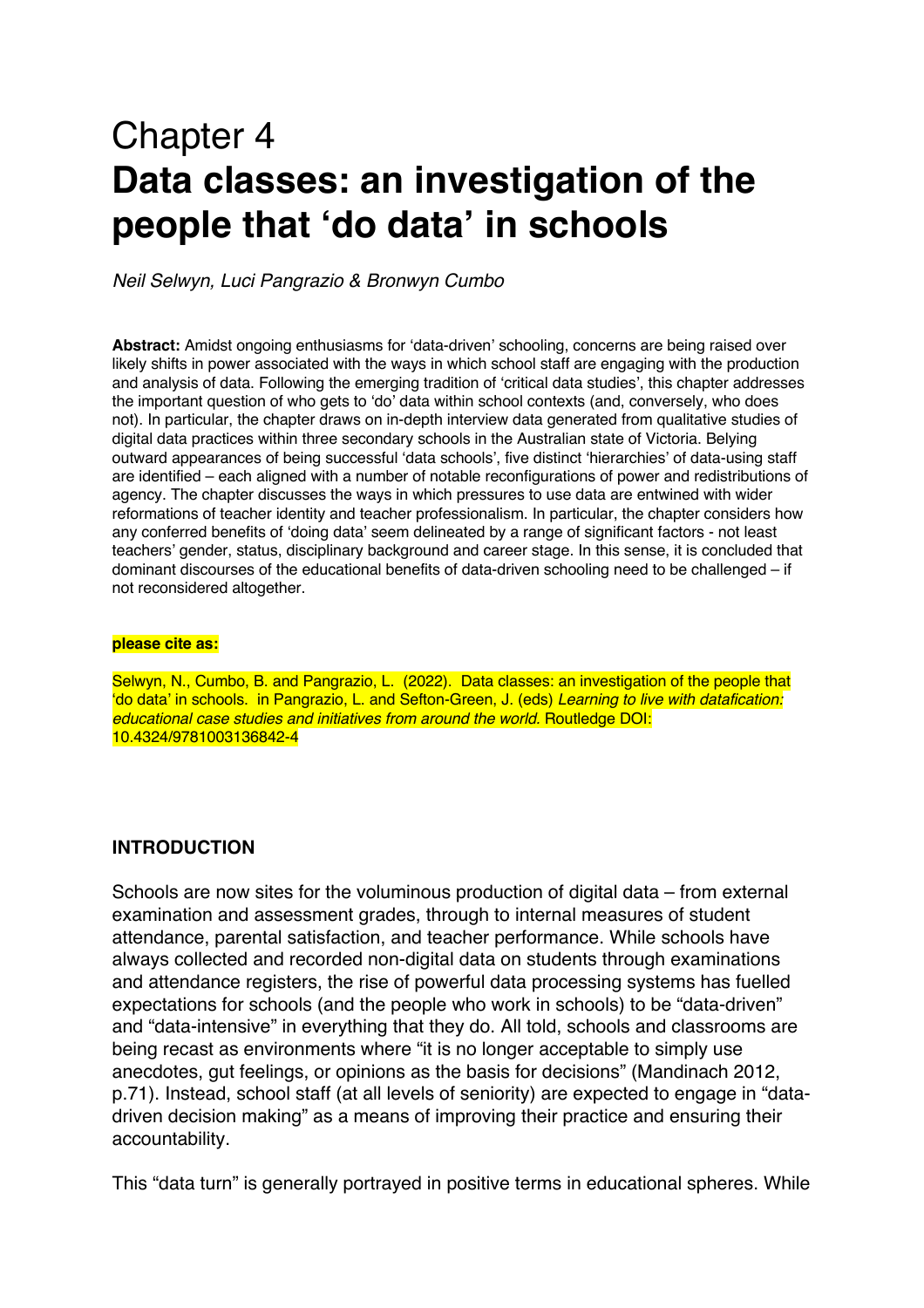it is acknowledged that schools' actual data use remains inconsistent, engagement with data nevertheless continues to be promoted as a basis for the improvement of the school system. School leaders are now encouraged to foster institutional "data cultures" (Schildkamp 2017) and to establish shared norms for data use. Mechanisms for doing this include the development of school-specific "data plans" and the coordination of "data teams" that allow staff to engage with data on collaborative and communal terms (see Wardrip & Herman 2018, Schildkamp & Gummer 2013). All told, the increasing generation, circulation and process of educational data is associated with promises of significant benefits and reform. As Jarke and Breiter (2019, p.3) put it:

Digital data allow for the analysis of different educational practices to a degree of complexity not previously possible and to a much greater extent, as they can be very detailed, cover a more complete scope and can be flexibly combined … digital data not only serve to support decisions, but also fundamentally change the organisation of learning and teaching.

While the 'grey' literature and policy recommendations for school improvement continues to be driven largely by enthusiastic efforts to support "better" uses of data within schools, an emerging body of work is beginning to examine critically the ways in which this prevailing "logic of enumeration" (Hardy 2015) is actually being playedout *within* individual schools. For example, such studies have illustrated how expectations of sustained data use can intensify teachers' work, lead to diminished professional autonomy and a heightened sense of continuous performativity (e.g. Kim 2018, Bradbury & Roberts-Holmes 2017, Selwyn *et al.* 2016).

This chapter seeks to extend these studies by pursing an organisation-focused approach to examining the realities of how school staff are "doing" data. In particular, we take a lead from the emerging "critical data studies" tradition (Kitchin & Lauriault 2014, Iliadis & Russo 2016). This encourages us to problematise the rising societal prominence of data (particularly in digitally-mediated forms) in terms of associated shifts in power and politics. In this sense, critical data studies draw attention to the fact that the control and use of digital data is becoming a key source of power in society. As such, this raises questions over which individuals and institutions are becoming (more) empowered by their jurisdiction over digital data (and, conversely, who is becoming disempowered). At the same time, it also draws attention to the extent to which data and data-driven processes are becoming "new power brokers" (Diakopolous 2013, p.2) in their own right.

In an educational context, therefore, it makes sense to reassess the rising prominence of school data in these messier critically-minded terms. Indeed, Jarke and Breiter (2019, p.5) contrast enthusiasms for the inclusive and consistent benefits of school data with the likely divides and inequalities implicit in the competences required to work with and interpret data. If nothing else, differences in technical "know-how" are likely to see the increased involvement of particular staff in schools' data processes, and the subsequent marginalisation of others. As Ian Hardy has previously noted, it makes sense to see professional association with numbers and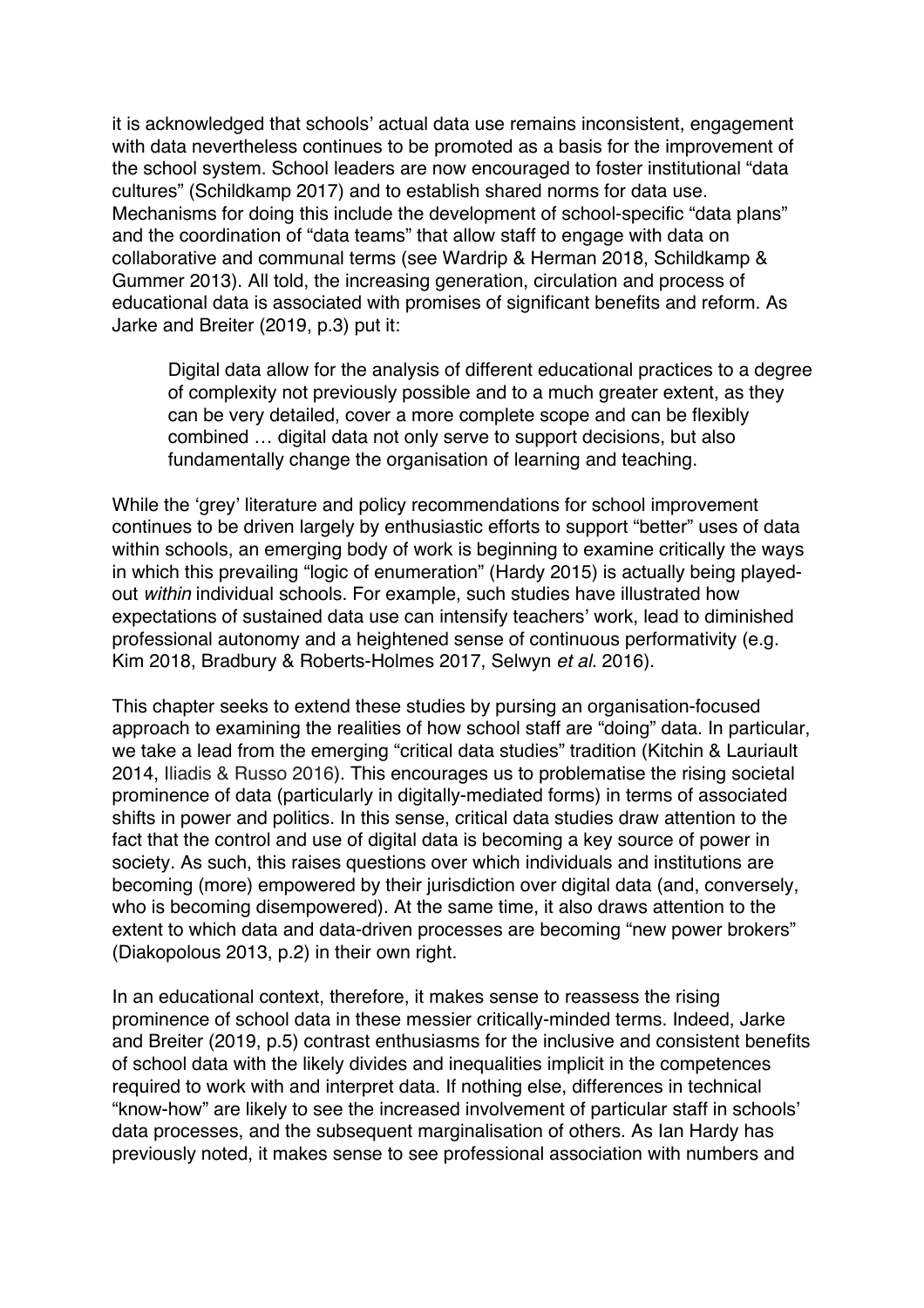statistics within a school as a new form of power due to "the seductiveness of the constitution of an enumerate subject position" (Hardy 2015, p.30).

On one hand, then, we might well expect to find a number of newly-formed "data classes" within a school. The "data classes" metaphor is multileveled in that it refers not only to how the different groups of teachers understand and work with digital data in schools, but also highlights how these classes lead to new forms of 'data power' (Kennedy & Bates, 2017), which govern indirectly and without proximity. Who gets to "do" data within a school context (and, conversely, who does not) therefore raises new and important questions, particularly with regard to the effect this has on the design of curriculum and pedagogy schools. These might be ordered along lines of technical and statistical expertise – reflecting what Lev Manovich (2011) has described previously as a "data analysis divide" between data experts and those without specialist computational training and skills. At the same time, however, we need to remain mindful of the ways in which this remains entwined with broader micro-politics of everyday schooling (see Ball 1987), such as the school's executive structure, faculty and departmental divisions and other established hierarchies and power dynamics.

Given the focus of this book on datafication *and* education, we are particularly interested in how teachers understand data and how this shapes their professional practices and interactions with students, teachers and administrators. In particular, how data is "done" in schools has an impact on any conceptualisation around pedagogy and curriculum, which of course effects how children and young people learn and understand the world and their place in it.

In this sense, the chapter now goes on to consider the following research questions:

- 1. Which staff are associated with data use in schools?
- 2. What motivates these staff to respond to the prioritization of data within the current educational context?
- 3. What do these staff see themselves as doing with data (and, at the same time, how do others view their work)?

We begin by outlining the research approach and methods. We then present the findings, which are organised according to the different 'data classes' that we found in schools, namely: executive/senior leadership; data teams; data experts; data enthusiasts; and the 'run-of-the-mill' majority of teachers. The discussion begins by outlining the importance of context, highlighting how the micro-politics of each school shaped the formation of these data classes and the impact on curriculum and pedagogy. Also discussed is how data, which was often conflated with datafication, was treated as an object that could be manipulated and controlled to achieve particular ends. The chapter concludes by speculating on what these new power dynamics mean for teachers and students in Australian schools.

#### **RESEARCH APPROACH AND METHODS**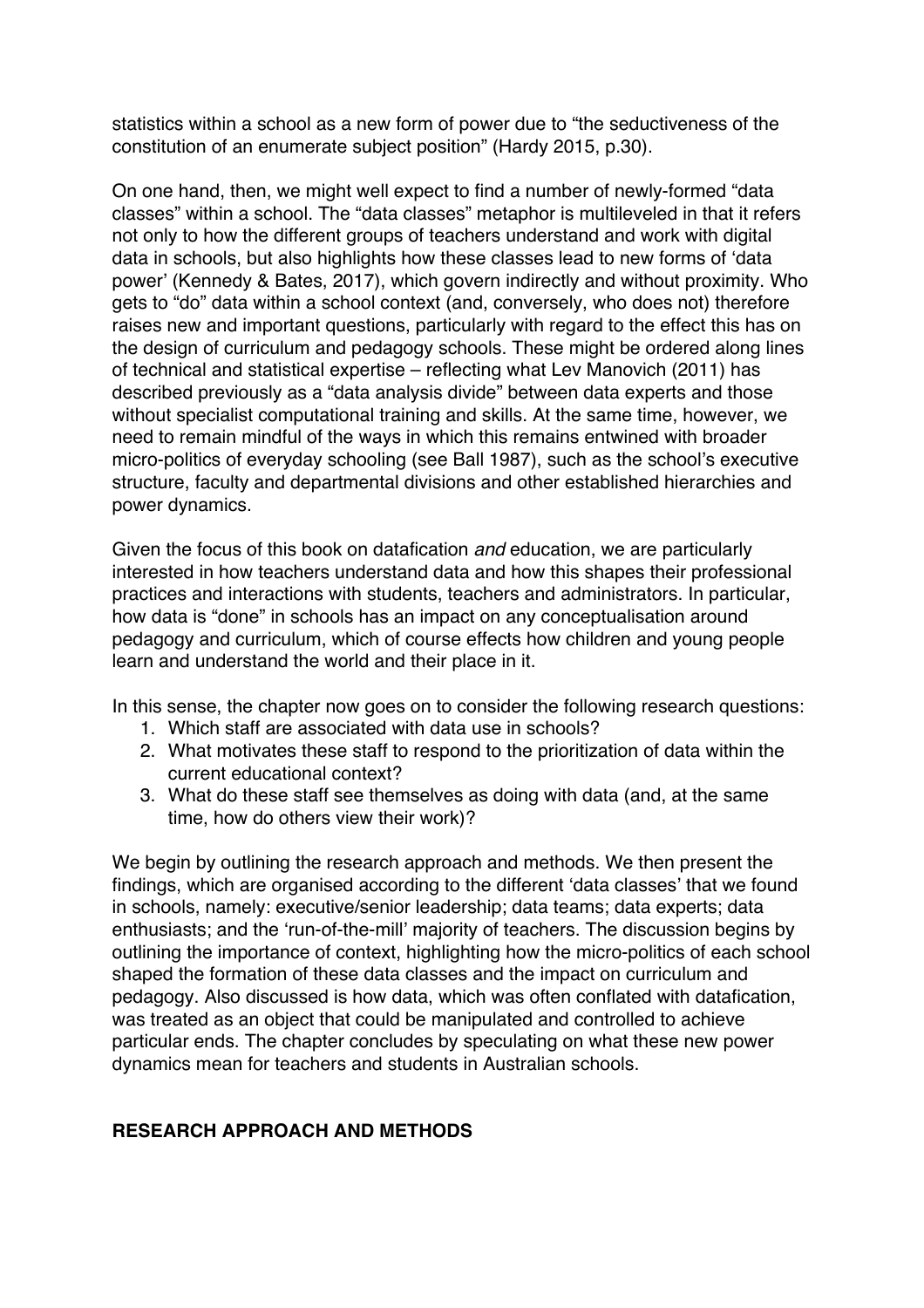With these questions in mind, we now go on to develop a critical account of the digital data work currently taking place within secondary schools in the Australian state of Victoria. To do this, we draw on interview data generated from in-depth qualitative studies of digital data practices in three contrasting Victorian secondary schools across the 2019 academic year. Although we readily acknowledge that schools have always generated and used non-digital data, we do not account for or explore these practices in the present study. This empirical data constituted the opening phase of a three-year research project seeking to make use of participatory methods to reimagine schools' datafied practices. The three case-study schools were a small inner-city government school (Weston High School), a large suburban Catholic school (Brookdale High School), and a medium-sized outer-suburbs private school (Northland College). In Australia, approximately one in five students attend a Catholic school. The Catholic education system is different from both the public and private education systems in that it was established by the Catholic Church. Catholic schools are ostensibly faith communities based on belief in God and a Christian way of life.

This period of immersive fieldwork in the three schools involved identifying and examining the main forms of data generation associated with school ethnography – including over 60 site visits, *in situ* observations and general "hanging around", field notes, documentary analysis, photographing, corridor conversations, and more formal interviews with IT staff, data specialists, school leaders, teachers and students. In particular, this chapter draws upon interviews with over 50 staff across the three schools in teaching, leadership, technology and administrative positions. Each participant is given a pseudonym, which is outlined in the Endnotes to this chapter. These interviews were in-depth and semi-structured, lasting anywhere between 30 and 90 minutes. Drawing on thematic analysis of this corpus, structured initially by the *a priori* themes of the three broad research questions described above, this chapter now goes onto explore the different forms of data "people" and data "work" that were described by interviewees as constituting how data was being "done" within each school. This can be described in terms of the following five distinct hierarchies of data engagement.

# **FINDINGS**

# *i. "Data" as an executive-level concern*

The schools' use of data was initially presented to us as a senior leadership concern. Indeed, the influence of Principals, their Deputies and other executive staff was evident across the three schools – each responding to different perceived data imperatives. For example, Weston's Principal Sarah described herself as motivated primarily by the ways in which Victoria's state Department of Education & Training (the "DET") was prioritising data-driven schooling ("*things from the Department that are imperatives to do*"). This included various directives, reporting criteria and online portals designed to ensure that all government schools were engaging with official data flows. While Sarah was well aware of the importance of data to the DET, she couched this in rather sarcastic terms ("*I guess that the basic mantra in education*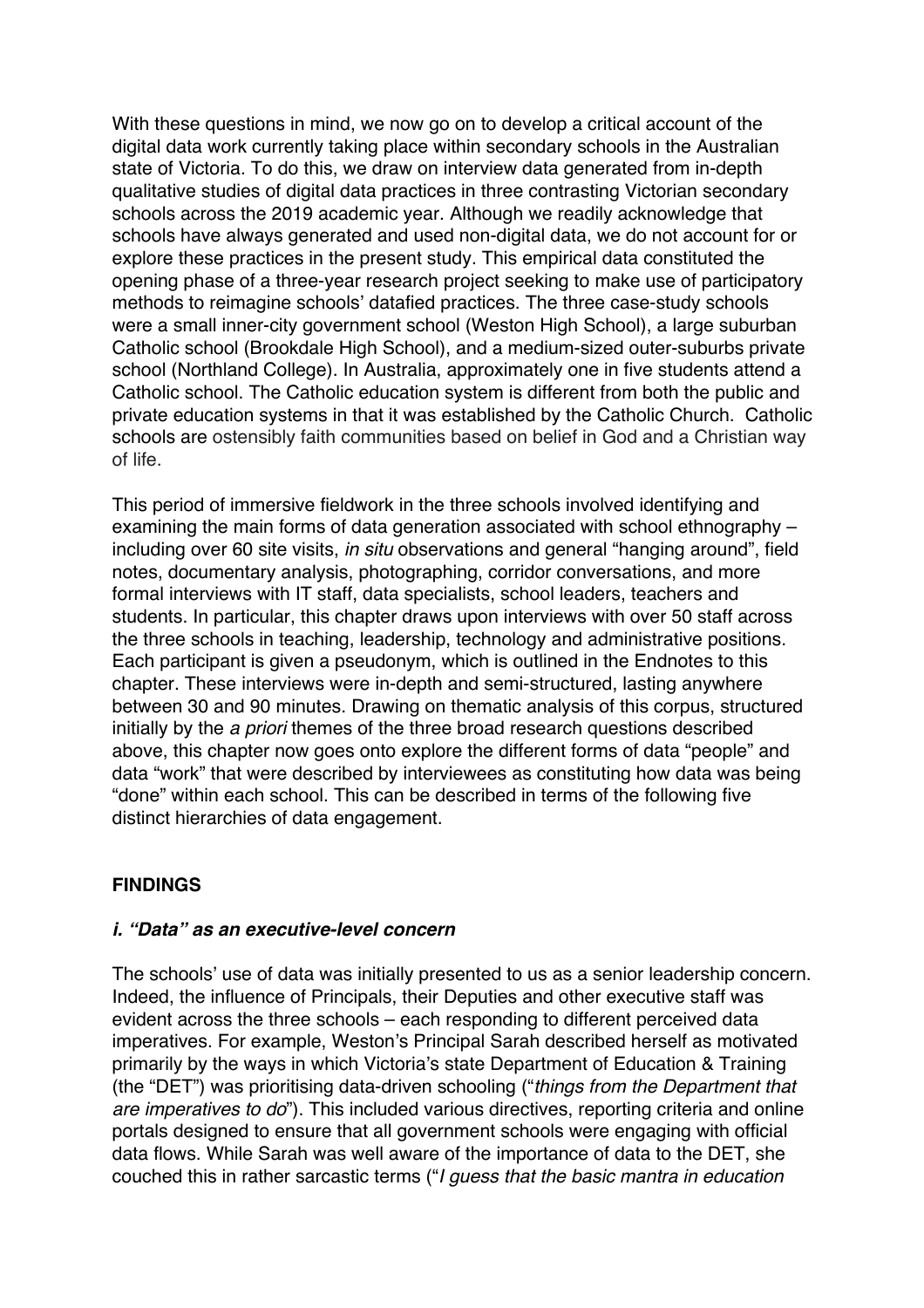*now is 'Understand Thy Impact'*"). Through various initiatives and communications from the DET, Sarah was well aware of the fact that data engagement was a Principal's responsibility. Nevertheless, Sarah saw 'data engagement' as enabling collective action throughout her staff. For example, she was sharing access to the DET "Principal Data Portal" with a wide range of colleagues beyond the officiallypermitted five-person limit. As Sarah reasoned:

*"I've actually shared the data … I understand why you wouldn't just give it to everyone [but] I certainly think people in leading roles need to have their own access … It's [about] teacher agency … it's not rocket science!"* [1]

Brookdale's executive staff, in comparison, described themselves as responding directly to a recent school inspection that had deemed the school to be "failing" in its use of data. While indignant about being criticised by "*elderly ex-teachers coming in to tell us how we are doing*" they accepted the judgement that the school was *"data rich and usage poor*" [2]. As a result, the school's Headteacher had appointed one of his Deputies as the school's official "Head of Data". Les interpreted this role as requiring him to instigate a "root and branch" reform of the school's IT systems [3]. This was viewed by other Brookdale staff with scepticism:

*"So, now we have a Dean of Data [who] doesn't know data … I'm not having a crack – he's a wonderful man, but that position is a compromise to keep someone in a job who lives and breathes Brookdale …. But each year we have to show him how to upload data to [the LMS]".* [4]

In contrast, there was little overt criticism of the ways in which the Executive Principal and his Deputy were leading Northland's ambitions toward becoming a "data-informed" school. From our initial visits onwards, this was presented as a topdown commitment that was shared throughout the school. Indeed, the Principal was confident that "the staff here are open to data" [5]. Principal Dennis had been in the post for five years and now felt that **"**we've got the school to run well as a school normally should". As such, his ambitions to refine Northland's data use were rationalised as "tweaking to get the best out of the machine now the machine's running reasonably well, to use an industrial metaphor" [5]. While this was usually talked about in a positive light, Dennis occasionally expressed anxieties over not fully using the mass of data that was being generated within the fee-paying school:

*"One of our weaknesses is we've got so much data that we don't use … or we just have a cursory look at … So I'd hate at some stage to have something go badly wrong and we could've foreseen it"*.

# *ii. The formation of "data teams"*

Despite their varying levels of assuredness, these "executive" school leaders had little personal expertise regarding data use. For example, Dennis saw himself as contributing experience and "soft skills" to Northland's data agenda [5] - establishing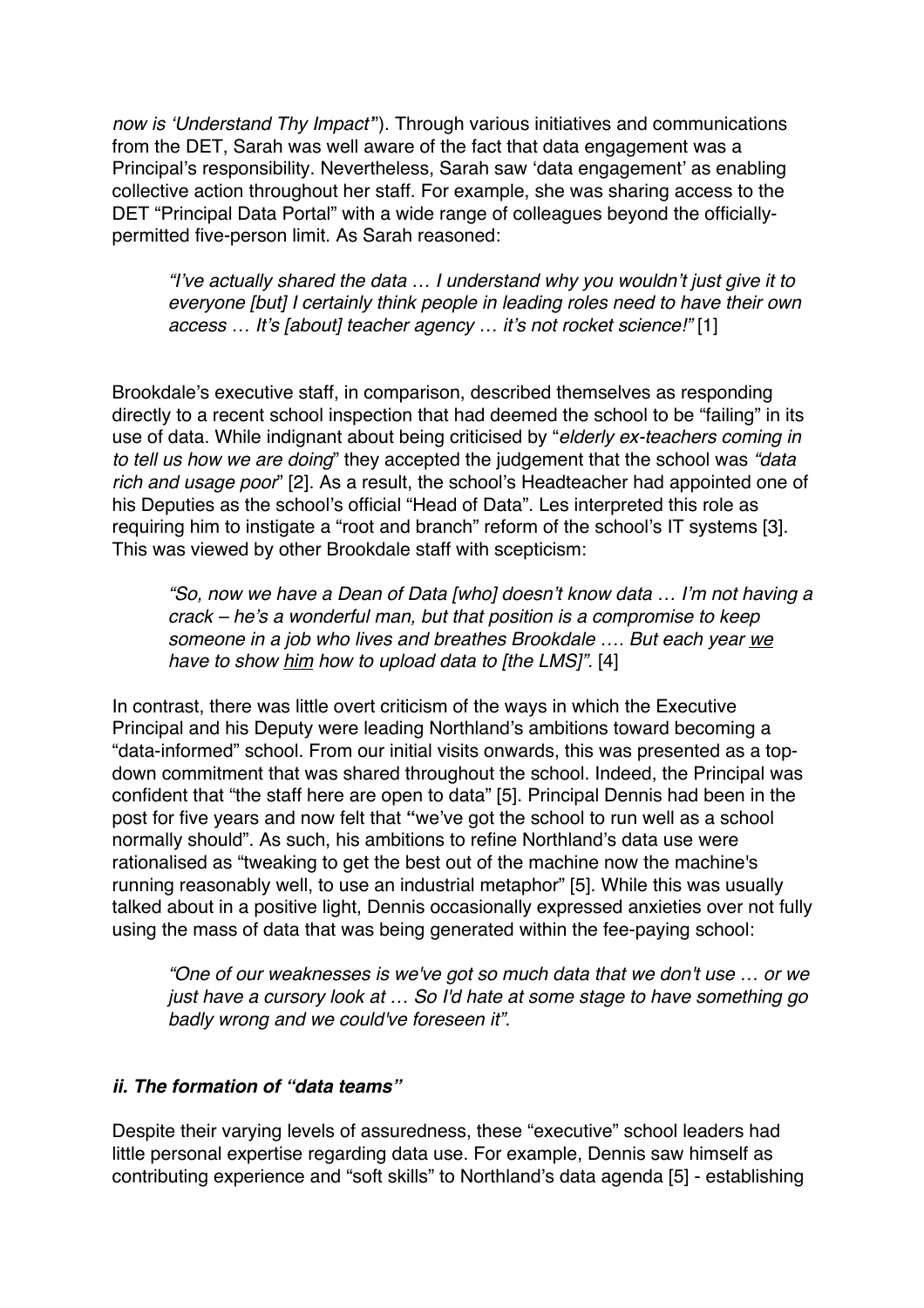connections and initiating communication amongst school staff. Northland's commitment to improved use of data therefore fell to a formally-constituted "Data Leadership Team". This was an eight-person sub-group of the school's "Teaching and Learning Committee". Joining Dennis and his Deputy Principal (Russ) were Northland's IT manager and a second member of the school's "tech team" with responsibility for programming. Three other places fell to senior teaching staff with assigned responsibilities as "project managers" for various aspects of school improvement. The project portfolios deemed to be aligned with data use were the lead staff for "Assessment and Reporting", "Character Assessment", and "Professional Development"). Making up the numbers was Stephen – Northland's "Senior Data Manager". In reality, this group was rarely convened *en masse*. Rather, various combinations of these staff met when directed. These meetings and interactions were largely initiated by Dennis and Russ, as well as by the school's chief technology officer (CTO). In this sense, the overall "Data Leadership Team" was less of a working team and more the pretence of a working team. Indeed, the "Data Leadership Team" could be read in terms of hierarchy and exclusion rather than indicating any kind of knowledge or expertise.

In contrast, Weston's principal had assembled a similarly-sized group of staff that did gather together to "talk about data" [1]. Variously referred to as the school's "data group", "data committee" and "data team", this was a more organic arrangement than in Northland. As Sarah reflected, "the first thing we realised when we got together was that everyone has a different take on what 'data' is". This group met together on an informal basis ("we perhaps don't meet as often as we should" [1]), and comprised of six staff with responsibility for teacher professional development, student learning and timetabling.

Reflecting Sarah's ambition to share data beyond the schools' executive, the group's initial interests had settled around the idea of improving data accessibility and data awareness throughout the school. As Vic put it, "looking at how data is used around the school and making it available for other teachers". One point of consensus was the goal of making data a collective responsibility. As per DET protocol, Weston's teachers were arranged in different "professional learning communities" (PLCs) organised around subject specialisms, such as numeracy, literacy, and health and physical education. As such, "the idea of the [data] group is to build the capacity of the PLCs - *not* just the individual teachers - to utilise data" [6]. Another tentative aim was to develop way of 'students understanding their own data' and encouraging 'students to begin to take data on board' [1].

On the face of it, Brookdale had a similar group of senior staff with a data remit, albeit with little sense of collective responsibility or cohesion. Some of the group had designated titles. For example, Les was the "Head of Data," while a recently appointed recruit with a background in corporate business intelligence was the "Data Analyst". Other staff involved were the school's "Director of IT", and another senior teacher working in a "Director of Teaching & Learning" role with additional responsibility for the school's learning management system. In contrast to the (semi)formal "team" structures at Northlands and Weston, Brookdale's staff were working along relatively separate lines, with various people coming together to enact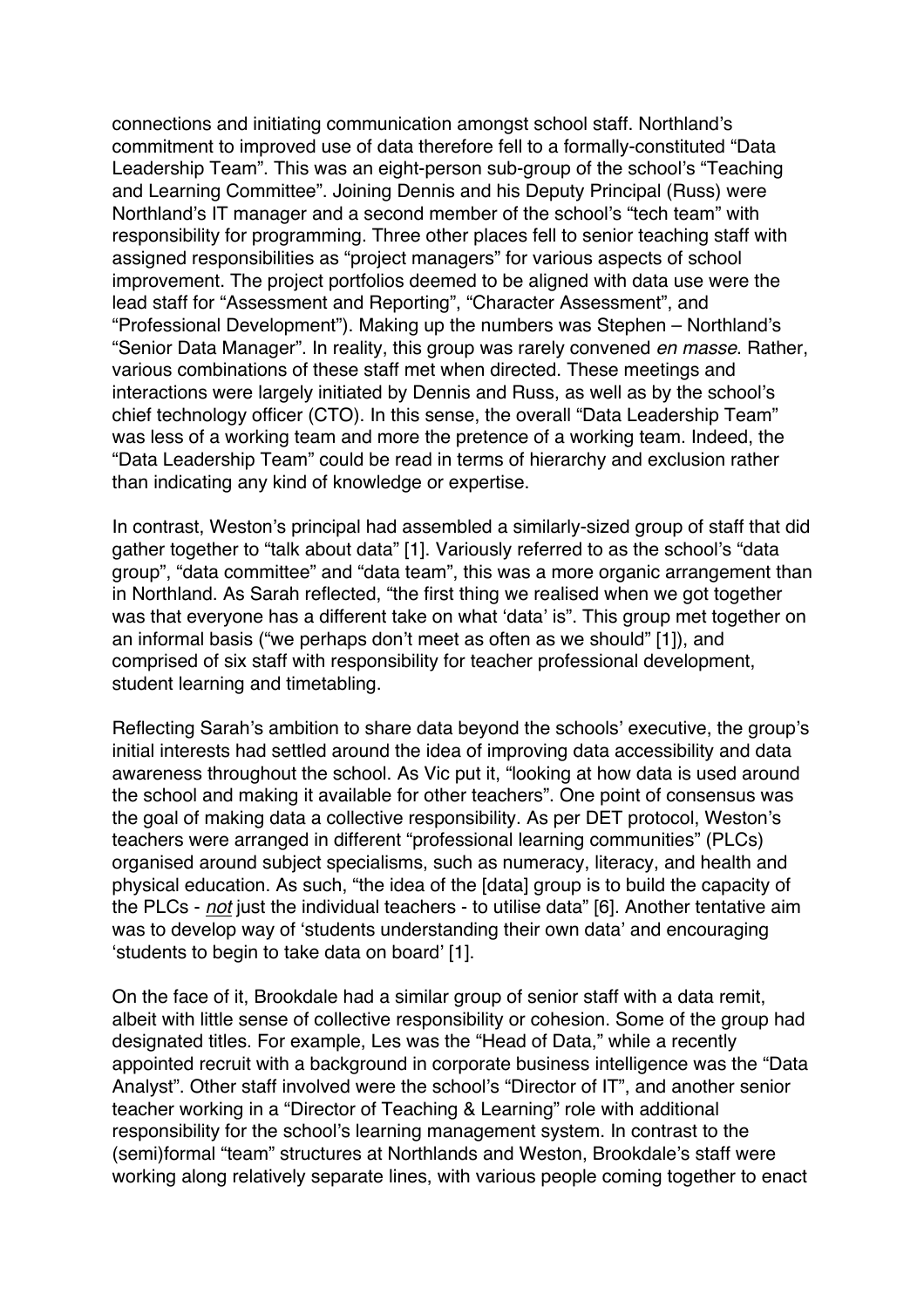Les's reform of the school's data infrastructure. This primarily involved improving interoperability between the school's various data systems. As Les reasoned, "you can't do the data part of the job … unless you've got the other parts working" [3].

#### *iii. Officially designated "data experts"*

While providing designated responsibility for 'data' within the organisational structure of each school, these different teams and committees offered limited direction and expertise with regard to digital data. For example, we first visited when Weston's team was pursuing the idea of producing "data packs" [6] for each teacher community. These eventually took the form of a series of Google Documents with lists of relevant resources. In all schools, then, any advanced data work (particularly data processing and analysis) was being undertaken by specific individuals who were deemed to have sufficient levels of data expertise, both technically and conceptually.

In Northland and Weston this work fell to two similarly-positioned senior teachers. Tony and Stephen were both recognised informally as their schools' "data experts" who took on responsibility for running analyses. This data work was certainly not the result of large analytics systems and complex calculations. Instead, Northland's Senior Data Manager (Stephen) was at the heart of most data analyses within the school, while Weston's "Data Manager" (Tony) fulfilled a similar role. They were both full-time teachers in their mid-fifties teaching mathematics (Stephen) and science (Tony). Both had self-professed interests in data and statistics and had accordingly worked their way into data-focused roles. Tony was Weston's timetabling manager, while Stephen had an allotment of one-day-a-week to improve student "growth" through data (i.e. coordinating the school's efforts around improving student performance). These teachers were entitled to an allotment of "non-teaching" time to take responsibility for their schools' data analysis.

Both teachers were well-regarded by their colleagues. Northland staff would regularly refer to Stephen as the school's "data guy". Tony was introduced to us by Weston's principal as "very clever with spreadsheets" [1]. In contrast, Stephen was quick to describe his skillset in more modest terms: "data and spreadsheeting is something I've just picked up over time … I've just sort of fallen into it" [8]. Tony was similarly modest: "I don't have any training in it ... I've just always liked numbers ... all I do is essentially old-fashioned spreadsheet work in the same way that I was doing ten years ago. It's just me and my laptop" [9].

Both Stephen and Tony had been given responsibility for running the few big data analyses that formed the backbone of data work in Northland and Weston. For example, Stephen ran an annual "prediction exercise" at the beginning of students' final year to produce "robust estimations" of their likely university admission scores. He also ran analyses to identify top-performing students who might be awarded "academic prizes". At Weston, Tony undertook similar analyses, as well as annual reviews of school-wide data relating to student "lates" and non-attendance. All these data exercises took considerable amounts of time and "manual" effort – meaning that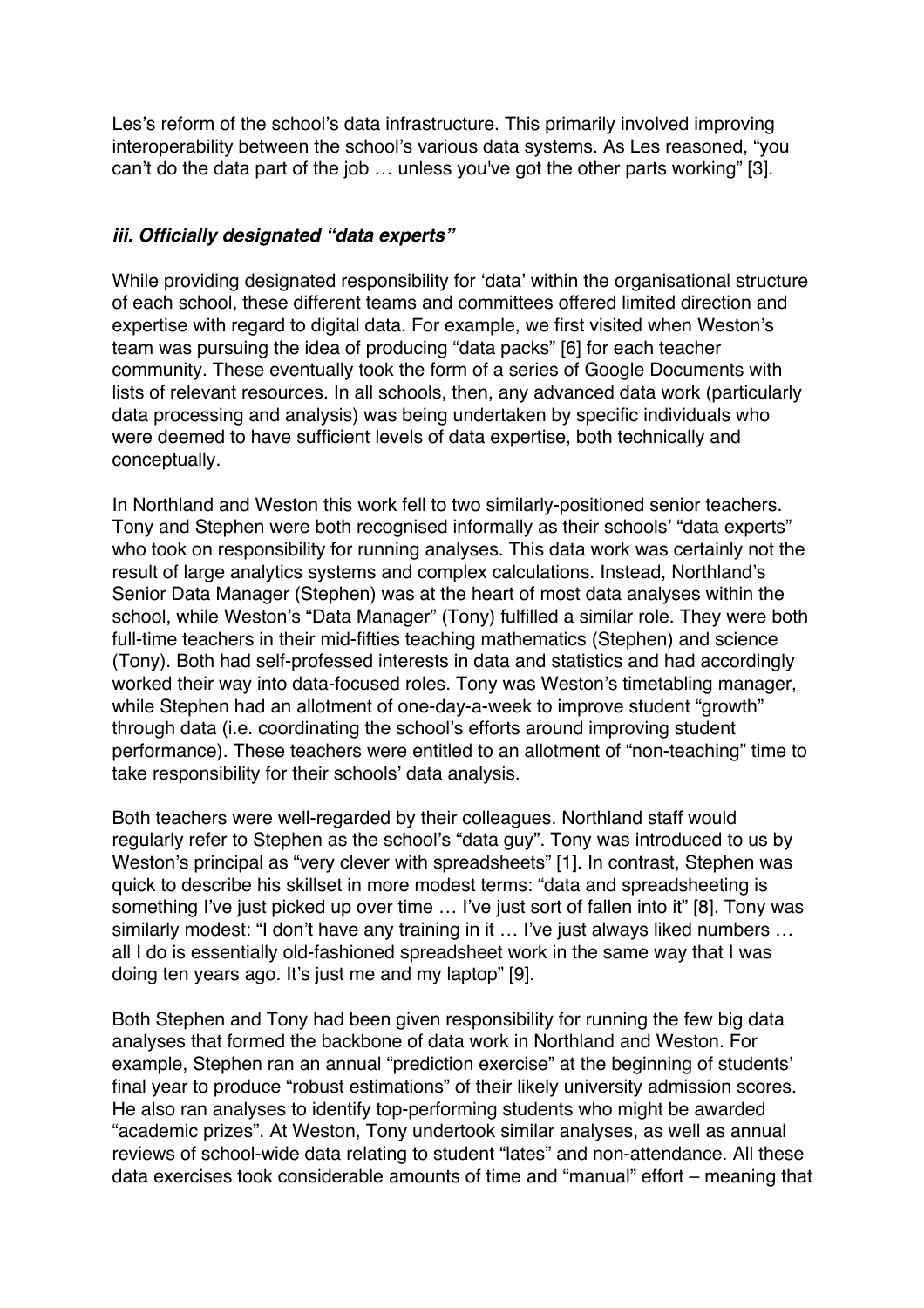each analysis was conducted only once or twice each year. As such, their data work had become an important part of school knowledge, with other teachers reliant on them to mediate and communicate the analysis of student data. Despite this, both teachers acted largely independently of their colleagues. As Stephen put it, "I keep telling them … if I walk under a bus - this is all gone!". Similarly, as one of Tony's colleagues put it, "if only we had two or three of him, it would be amazing" [10].

In contrast, school-wide data work within Brookdale were designated officially to two staff members. The school's main annual review of examination data fell under Les's purview as "Head of Data". Les took responsibility for uploading and coordinating access to this data. In contrast to Weston and Northland, he did not devolve responsibility for the subsequent analysis to statistically-minded colleagues. Instead, this work was outsourced to an external data consultant – a former teacher who teachers described as having a "good reputation" across Melbourne schools. Margaret was currently employed by an independent education research organisation, meaning that Brookdale could officially contract her to run annual analyses of the school's examination data. As Les explained, the value of such a service was bolstered by the opportunity to gain a sense of how Brookdale compared with the research organisation's other clients:

*"One good thing about Margaret is that she also tells you how you rank against other schools as well. She does this for about 40 or 50 schools. So we can see how our classes did against them … Of course, the problem with that is that Margaret charges \$2,000 to do this! But we consider it pretty important and we've done it for a long, long time. There'd be a lot of schools who would see that investment as lower on their list of priorities for spending money … but it is great to see where you lie in the whole scheme of things"* [3]

At the same time, Brookdale had also taken the bold step of recruiting a corporate data professional into a newly-created role of the school's "Data Analyst". Kyra had previously worked as a business intelligence and data warehousing consultant in various corporate positions. As far as Brookdale's leadership was concerned, this decision to move beyond teacher-led data work to a full-time "professional" hire marked a significant shift:

*"We've got to make [data] work for us and it really wasn't happening … we've probably been saying that for the last six years … and so those conversations evolved into the need of someone like Kyra – but it's not easy to find a data analyst! … She's got that technical know-how … she's a great resource – we'd hate to lose her"* [3]

Despite her "know-how", Kyra had yet to become involved in any data analysis or sustained data-work in the school. Most teachers in the school were only vaguely aware of who she was – as one teacher put it: "*So now apparently we have a data analyst. I don't know if I've ever met her. I mean, I've probably said, 'Hello' … don't know what she's used for*" [4]. Instead, Les had co-opted Kyra into assisting with the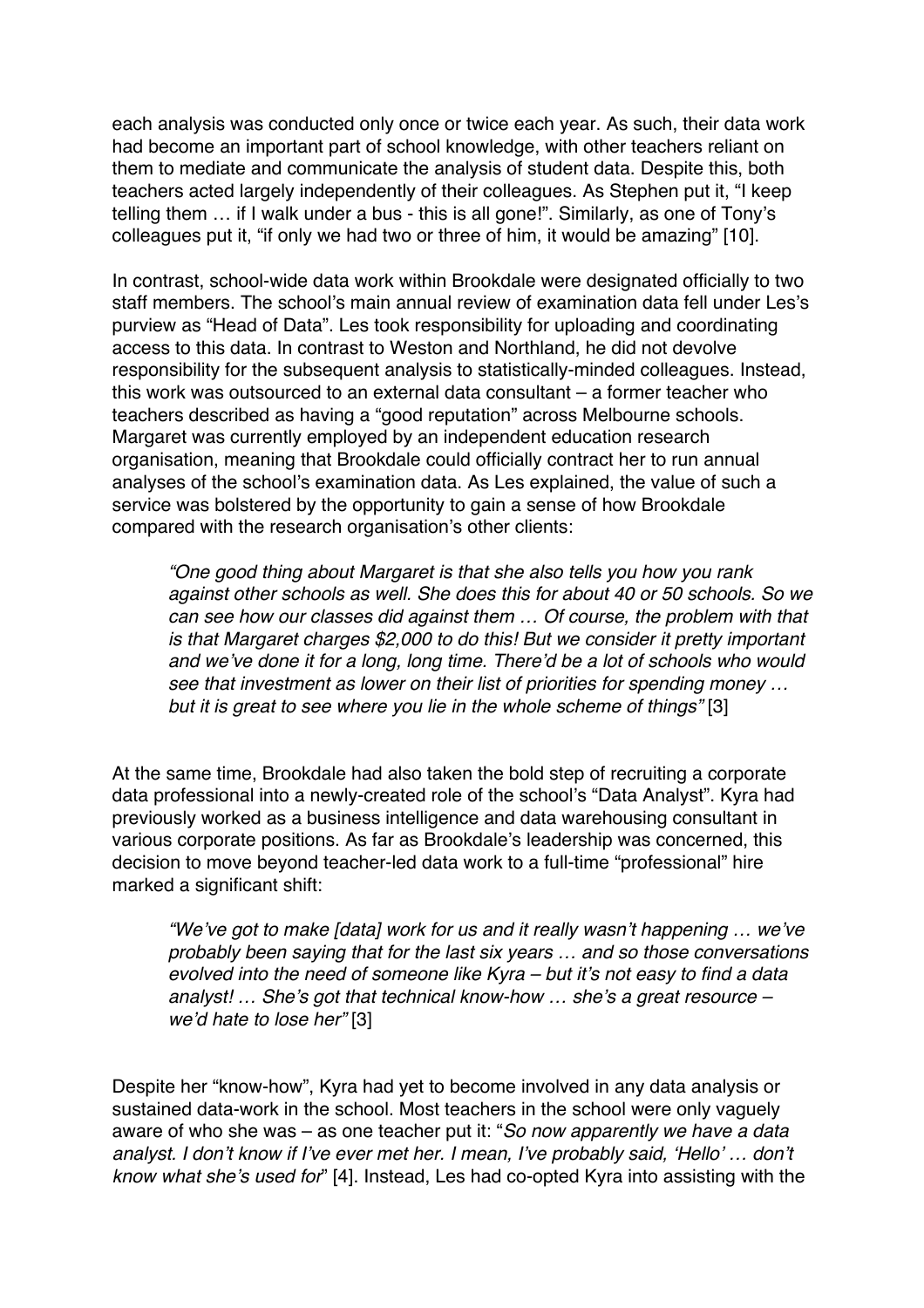redevelopment of the school's IT system (**"**because she's got fair bit of an IT bent she's had to try and fix [the portals] up from the back end … the data part of her job has been put on the backburner" [3]). As Kyra described it:

*"I'm supporting the IT team – they need the extra support. My role was data analysis, but I haven't still got to that stage as yet because of the change of products … I didn't realise there are so many things in the education sector coming from corporate. … so as such [the school] is in a transition phase … So I haven't done much data analysis as yet because of this change of products"* [11]

#### *iv. Individual data "enthusiasts"*

Stephen, Tony and Kyra were not the only members of staff involved with "doing data". Alongside each school's officially mandated "analysts" were small numbers of highly interested and data savvy staff who also took it upon themselves to engage in data analyses. For example, Brookdale's data leadership were rather closed off from the staff, yet there were a number of "lone wolf" data analysts doing their own work in the school. In particular, many teachers we spoke with identified Dane as a leading proponent of data in the school. Dane's fellow Religious Education (RE) teachers referred to him as "the master of data at our school … he doesn't sleep". Other staff were quick to inform us that "Dane is the data king … with his spreadsheets and huge data[sets]" [12]. Even the school Principal pointed to "the RE guys" as the main exemplar within Brookdale of "high-end manipulation" [2].

In contrast, Dane was a relatively unassuming young teacher in the RE department who had worked previously as a Maths specialist. As Dane explained, what had started as a hobby had progressed in a focus on making frequent use of data within his own teaching:

*"I come at it from a statistical perspective. And in terms of my actual expertise and training, it's mostly self-taught. I really enjoy spread sheets. I think there's a lot that I can do with them in terms of figuring out trends and also trying to get a sense of where everything sits. But also just trying to find a half-way house between pure data and the usefulness of that data"* [13]

For Dane, school-related data analysis was now a "passion project". Previously, he had analysed data as a hobby *outside* work, even contributing to an online forum, specifically a subreddit, dedicated to data management ("*I used to be fairly active on a subreddit. I would enjoy reading other people's data management problems and then offering solutions on my experience*" [13]), he now brought his interests to bear on school-related data problems. Dane would request access to various datasets from the school systems and then set about running analyses that he saw as worthwhile, or otherwise had been suggested by colleagues. As such, Dane has assumed a role as unofficial data consultant for the colleagues he worked with closely, often undertaking analyses that he reckoned could take up much of his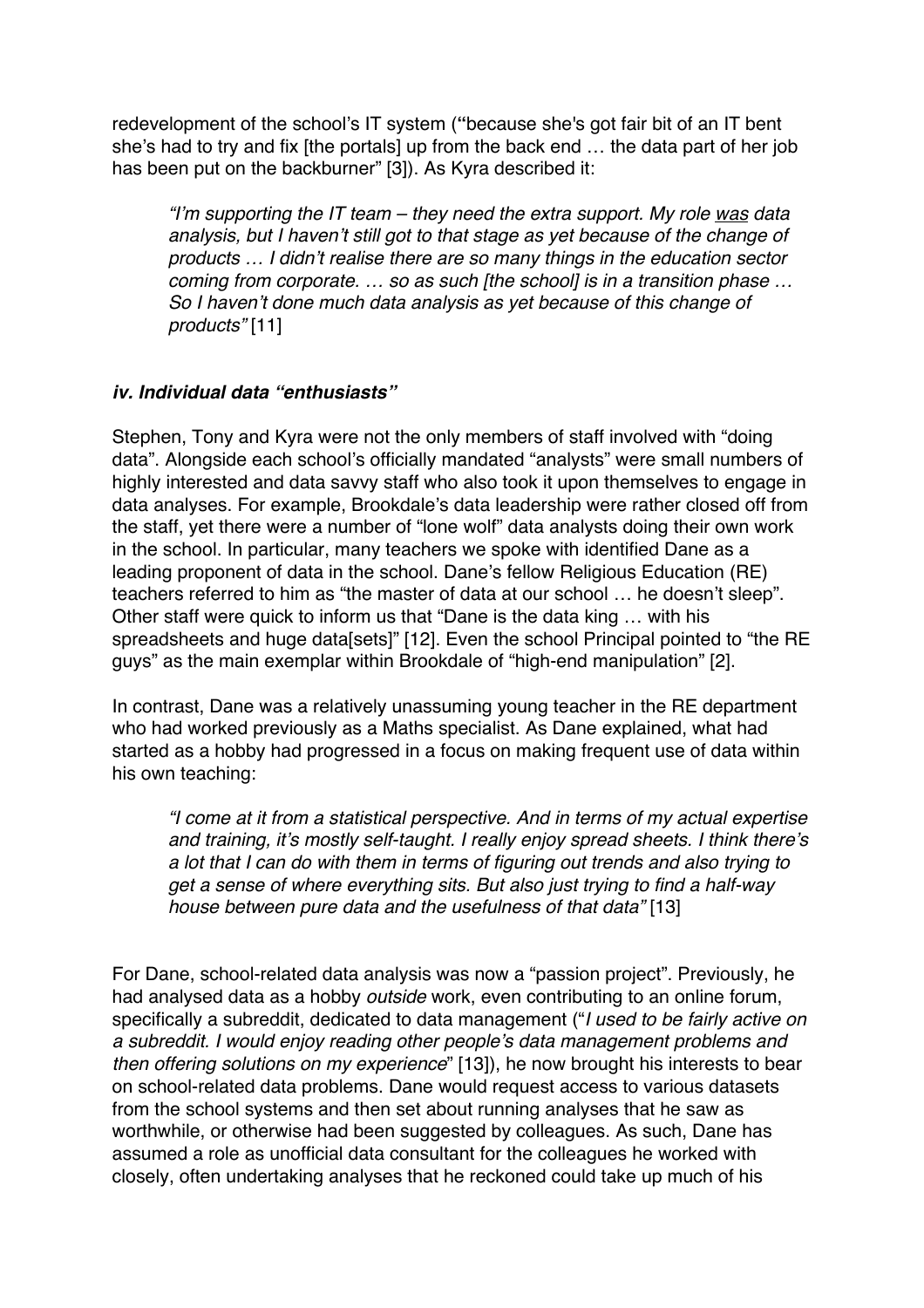evening and weekends. Aside from his love of data, Dane's primary motivation was to use data to "find out what's really happening", "prove points" and "win arguments" within the school. As he put it, "when things get thrown up, I challenge them on a statistical basis if I have to" [13].

Due to the structure of the school's faculties, Dane's efforts remained the preserve of RE and humanities classes. As a relatively traditional Catholic school, Brookdale had a rigid department structure with staff from different subject areas tending to work in "silos". In terms of student numbers and perceived prestige, the RE department was considered to be a leading area of teaching. Moreover, Dane implied that other departments were resistant to sharing good practice, and perhaps also distrustful of his analyses. For example, he bemoaned that "I don't have the credibility" to work with data relating to maths teaching: "… there's some very strong characters in the Maths department who stand in the way" [13]. Dane's colleagues also recalled rebuffed attempts to share data work with the Science department: "It tends to be a little bit of 'You do it your way, I'll do it my way" [4]. All told, Dane was keen to "not to do anything too public" and, instead, conduct his analyses for a small (but receptive) group of RE and humanities teachers. As a consequence, teachers in RE and the humanities were using dedicated software to analyse digital data on student learning, while those in the sciences were using more traditional, analogue methods, leading to different faculties having different insights and outcomes when designing future curriculum and pedagogy.

Two similar data enthusiasts were also prominent within Weston – both working within their respective subject "communities" of teachers. Vic was a Maths teacher who was involved mostly in working with data generated by a personalised maths learning system being used in most of his department's classes. This generated a mass of data relating to maths teaching that Vic was analysing on behalf of his PLC. Vic was happy to spend considerable time on the "micromanagement of our own data" [6]. Vic had begun to share this work with "three other teachers out of the ten or so [in the Maths PLC] who want go to this level of detail". Even Tony – Weston's official Data Lead – marvelled at the quantity and specificity of the data that Vic had access to, alongside the amount of time he was able to spend on the analysis: "I've never had enough time to do that with, say, the National Assessment Plan – Literacy and Numeracy (NAPLAN) data" [9].

Elsewhere in Weston, Mick was a charismatic Media Studies teacher who described himself as working with data in a number of "maverick" ways. He described his approach as constituting "almost a new category of teacher that is more researchbased as well as pedagogical practice-based" [14]. Mick was certainly confident in pursuing his own agenda. For example, in order to gain better access to data he was opting to circumvent the school's official LMS and run his teaching primarily through Google Classroom. He reasoned that this "hack" allowed him to benefit from what he believed were "seamless" ways of managing student data, assessment and feedback: "it's such a powerful suite ... happy days!" [14]. Mick was also exploring the use of different apps that he thought might generate additional data on students ("I've been messing around the ClassDojo and things like that"). Most notably, and with little regard to privacy, Mick was sharing his data with an informal network of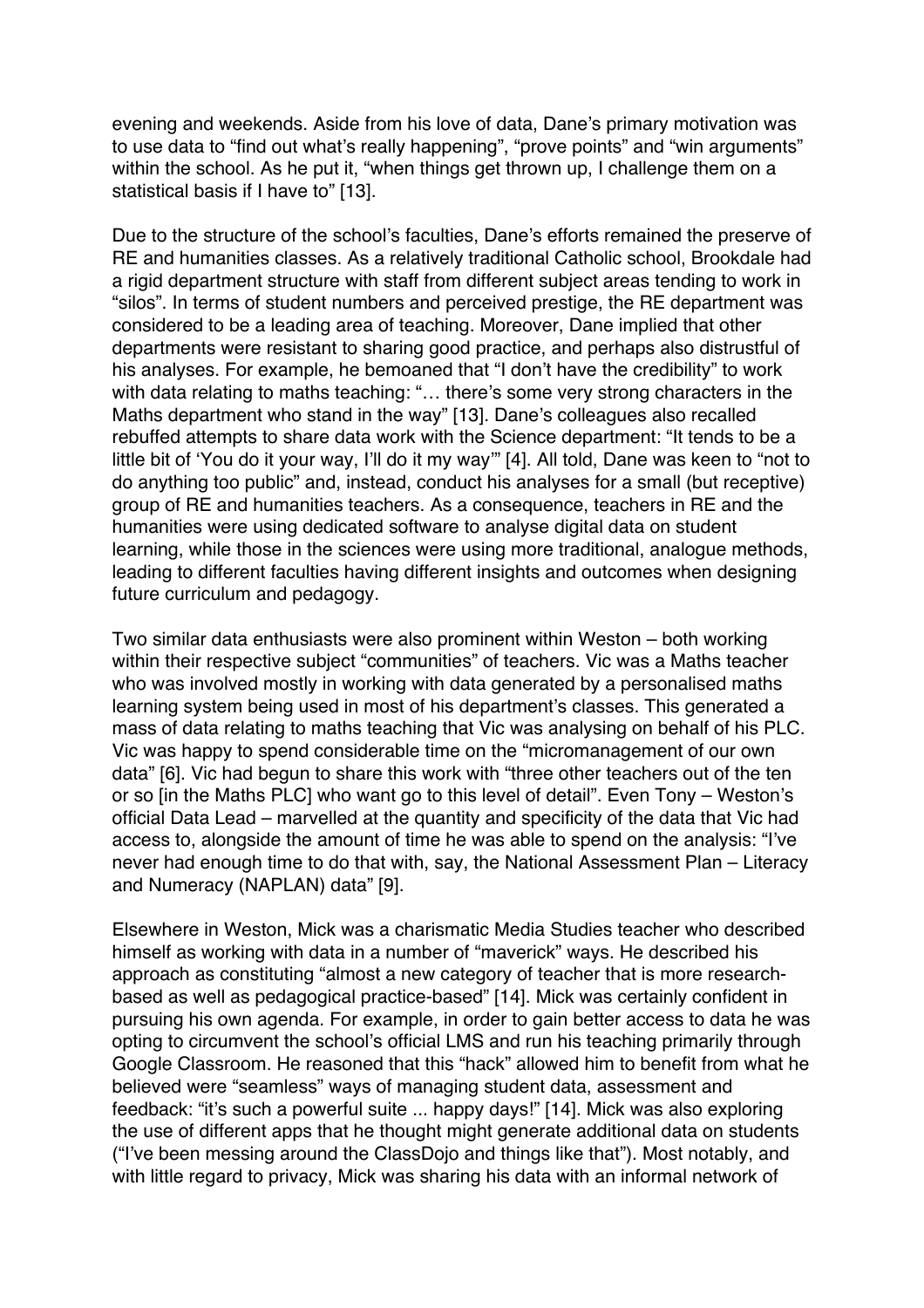like-minded teachers from other local schools – therefore allowing comparisons to be made with similar students and teaching data:

*"We share our data … I've got a few networks of teachers, and I've set up things like a shared spreadsheet that looks at both the marks of my class and also some of the other schools in our area. So we're able to cross-moderate, … and look at things like the spread of marks in a comparable school. This stuff works really well as a sort of working day-by-day data point … People want in, it's not that they have to do it! [laughs] … I meet up with one or two of them on the holidays because they're friends, but this is a way of doing collaboration without having to physically meet people"*.

# *v. The "run-of-the-mill" majority*

The various staff hierarchies just outlined all dominated how data was talked about within Weston, Brookdale and Northland. Beyond the specialists, however, lay the majority of other teachers. Most staff at each of the three schools were able to the "data people" described in the previous sections from the majority of staff working in each of the three schools. Indeed, our initial meeting with Northland's "Data Leadership Team" was prefaced by a clear warning to expect notable differences between "the people in this room and our run-of-the-mill teachers" [15]. Other datafocused staff were keen to make similar distinctions between themselves and what were described elsewhere as "average teachers" [16] and those "at the coalface"[2].

Of course, many of these "run-of-the-mill" staff were engaging with data in their own ways. As such, there were larger groups of what might be termed "dutiful" teachers in each school who lacked notable data expertise but nonetheless were well-aware of the need to make use of data in their work. Tellingly, in Brookdale this was associated with teachers who have joined the school from the UK: *"There's a subset of teachers we've got here…who've come from the UK and they are so immersed in data over there … It's really interesting hearing them talk about lack of access to data [here]"* [17]. Often, data was not described by the Australian teachers as a particular passion or interest ("*you have to make a special effort really*" [10]), but acknowledged as a requirement of being a contemporary teacher:

*"There's quite a few teachers who say that, 'I've been teaching for however many years, don't tell me how to do it.' … but there is this now this critical mass in the middle ... where people are going, 'Come on, get over that!".* [12]

However, an equally large number of teachers were notably less compliant. This antipathy stemmed from a range of familiar concerns and criticisms – for example, relating to the quantification of students: *"We tell [students] they are more than a number … but then we give them a number*" [18]. Another teacher who had recently left the profession responded bluntly to the question of how data made her feel: "*Bored … The data never told me anything new. It just validated what I already knew*" [19].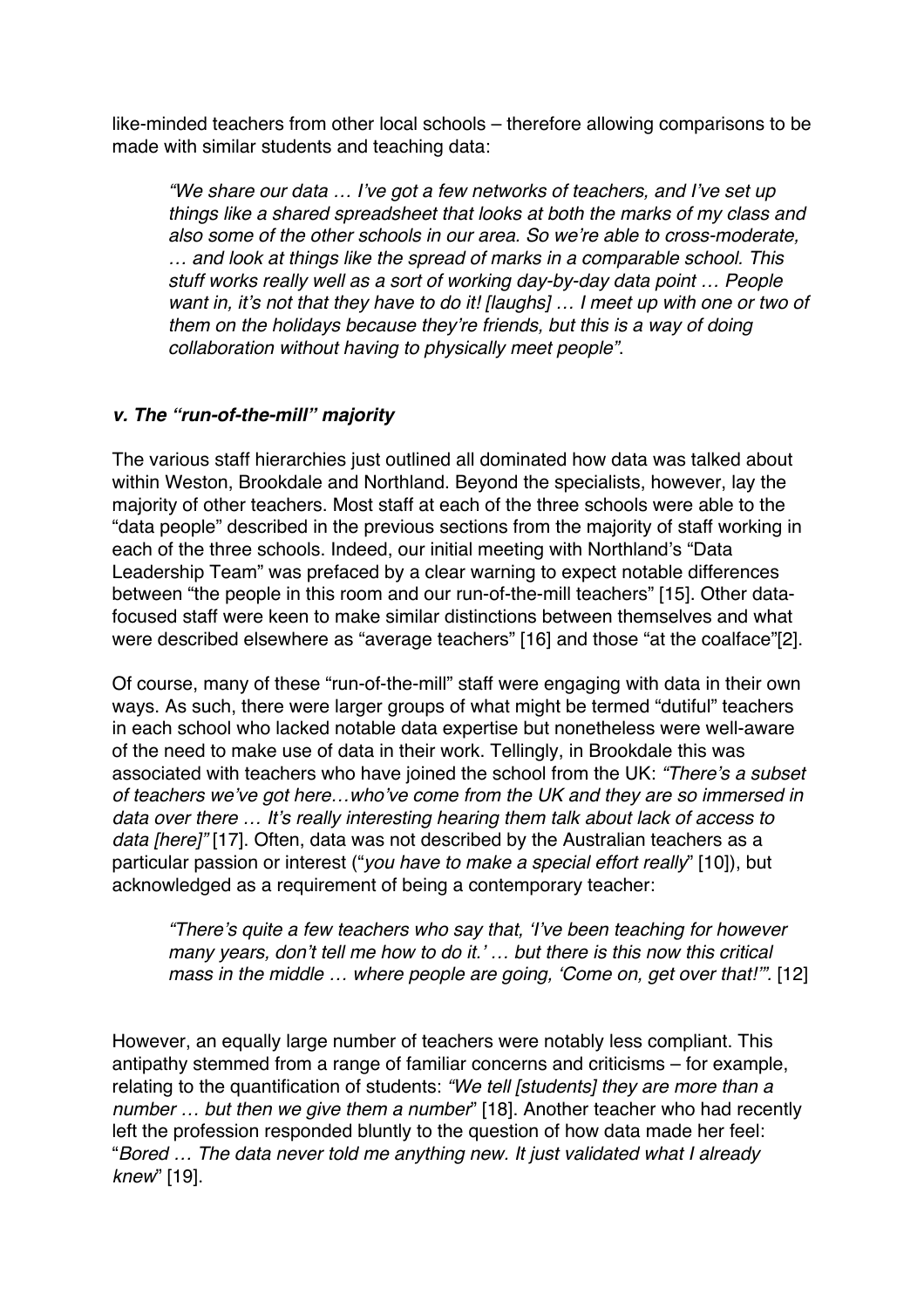As might be expected, the "data experts" described in previous sections had little sympathy for such attitudes. As one senior leader at Brookdale put it, "*there are those who jump on the bandwagon and want to learn about this form of teaching, and others who it leaves behind*" [20]. Elsewhere, it was suggested these negative reactions to data use were symptomatic of professional incompetence ("*some of them are fearful, usually unjustifiably … but not always*" [5]), generational intransigence ("*those who trained in the previous millennium*" [9]), or are simply reluctant to be challenged:

*"Whatever the data tells you, if it's good and it's true and it's rigorous and it's meaningful, you've got to listen - and that's a hard pill to swallow for a lot of people"* [14]

*"Your average teacher follows gut instinct. That instinctive behaviour and learnt pattern of behaviour is not always an easy clear migration to valuing quantitative data"* [16]

Conversely, the increasing importance given to data experts across the three schools was also a source of tacit tension. This was a point of resentment that a few interviewees were happy to voice. On occasion, it was suggested that conspicuous enthusiasm over data in schools was a form of cynical career-building by ambitious colleagues – i.e. "*teachers who are looking to build a career and reckon that data can support them … they wouldn't think critically or be politically-minded*" [19]. Elsewhere, the notably gendered nature of many of our previous descriptions was raised as an underlying issue. In justifying Brookdale's data drive, for example, one teacher reasoned simply, *"The place is run by men you see"* [12]. Otherwise, data was rationalised as a matter of status and power: "*It's not a matter of gender … but it is a matter of hierarchy*" [18]. All told, leadership assumptions that "the staff here are open to data" were certainly open to debate.

# **DISCUSSION**

In one sense, Weston, Brookdale and Northland could all be described as relatively successful users of data. On the face of it, Principals and senior staff had sufficiently "crafted coherence" (Gunnulfsen & Roe 2018) around the idea of being "data schools". While not boasting notably distinctive or innovative "data cultures" *per se*, each school could nevertheless plausibly claim to be paying attention to student and teacher data. Committees and teams had been convened, individual members of staff appointed in "lead" and "manager" positions, and teachers were generally assumed to be "on board". All told, these schools were certainly making "good enough" use of data without committing fully to data-driven and data-intensive practices.

While some broad similarities were apparent, our findings also point to the influence of local school contexts on the ways in which data was being approached and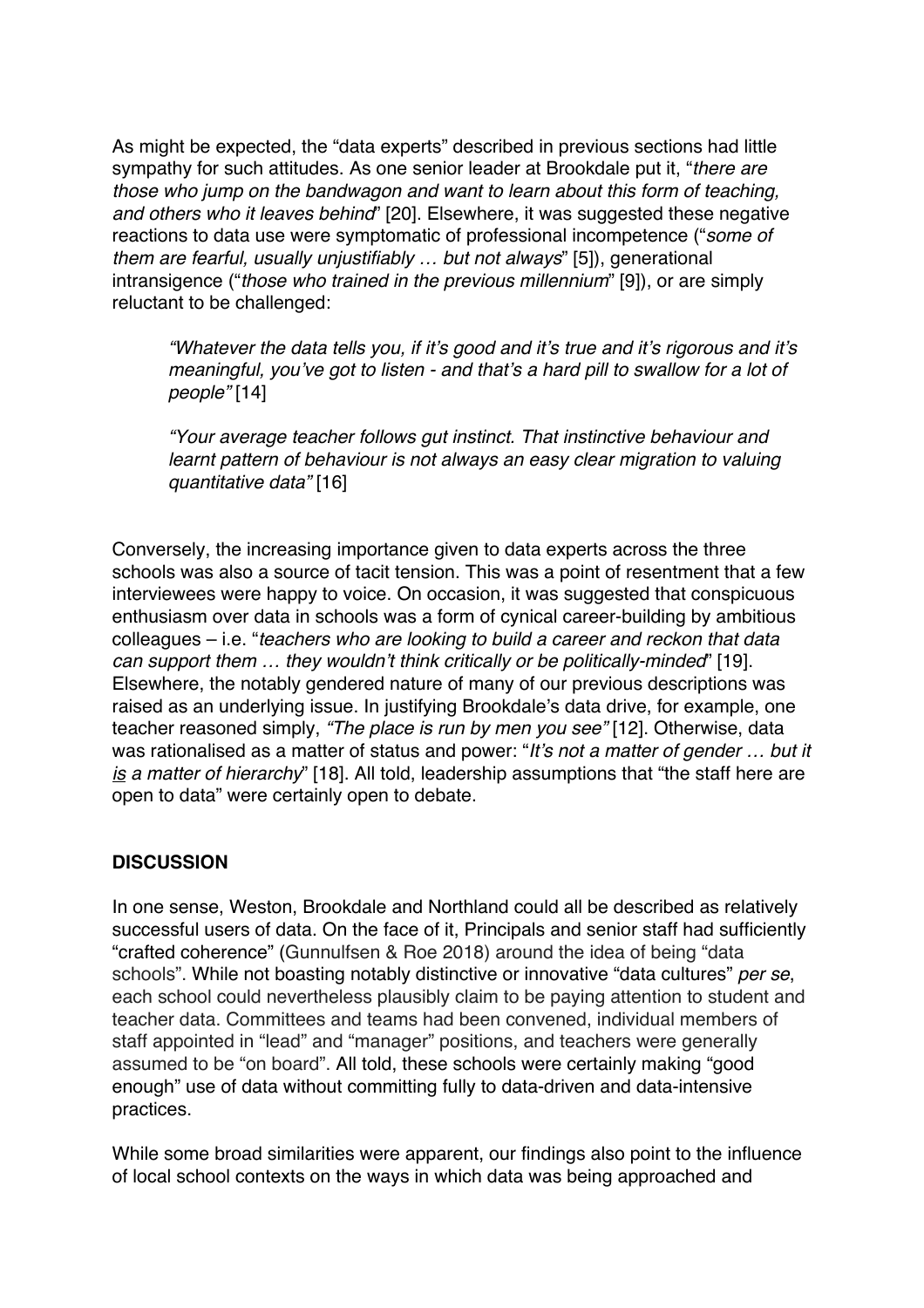enacted. For example, Weston was a relatively open and progressively-minded school – subject to the state government's data "imperatives", but also striving to foster a collective approach in the way that it went about things. In contrast, Brookdale was a relatively under-resourced traditional Catholic school – lacking the same centralised imperatives but nevertheless feeling compelled to "do data". Finally, Northland was a fee-paying school with a distinct corporate ethos and focus on efficiency. These different values and agendas certainly shaped each school's approach toward data. At the same time, we need to acknowledge the influence of school micro-politics on the ways in which particular staff were engaging with different forms of data. For example, there were distinct differences in how top-down executive control was (and was not) being challenged, the legacies of long-standing departmental divisions and inter-subject hostilities, as well as how new data-related organisational arrangements were being subsumed into established patterns of power and control.

Interestingly, across all three schools, data was approached as an "object" to be used and valued. Data is "operational" in that it is ostensibly strings of indecipherable numbers that flow between software systems (Andrejevic, 2019), however, it was not often seen as such. This has ramifications for how data becomes entangled with power. As an object, digital data can be traded, moved and correlated – it becomes valuable to those with the knowledge and expertise to "do something with it," regardless of how useful or innovative that might be. However, in reality, it is often how software systems process and represent the data that is significant. Shifting away from the data as "object" perspective might lead to a more critical and holistic perspective on how education *systems* are changing due to datafication and the commercialization of educational technology. As Hintz, Dencik and Wahl-Jorgenson (2019) explain, datafication "facilitates a new form of governance that relies on datadriven practices of categorization, classification, segmentation, selection and scoring" (p.146). What we observed in each of our schools is the datafication of systems and processes, yet this was often not discussed. Instead, data was considered an object that was to be dealt with by particular people and/or groups in each school.

The growing prominence of data in these three schools was also aligned with a number of notable data-related reconfigurations of power and redistributions of agency (Jarke & Breiter 2019). First, despite appearing to be institution-wide commitments, only a handful of staff were actually involved in each school's datawork. Beyond each school's executive oversight and "data leadership" group, actual data work remained the preserve of a few staff with sufficient data skills and interest, but different responsibilities and accountabilities. In this sense, the establishment of data groups, data deans and project managers was largely organisational in effect - "the establishment of bureaucracy as a purpose of, rather than as a means for, technological advancement" (Wittmann 2018, p.70). More significant, then, were the individuals actually engaging with school data on a sustained basis - i.e. either in the guise of officially-mandated "data leads" or as self-motivated "data mavericks".

On the face of it, the creation of official "data lead" roles reflect a tendency for schools to respond to technological change by creating additional specialisations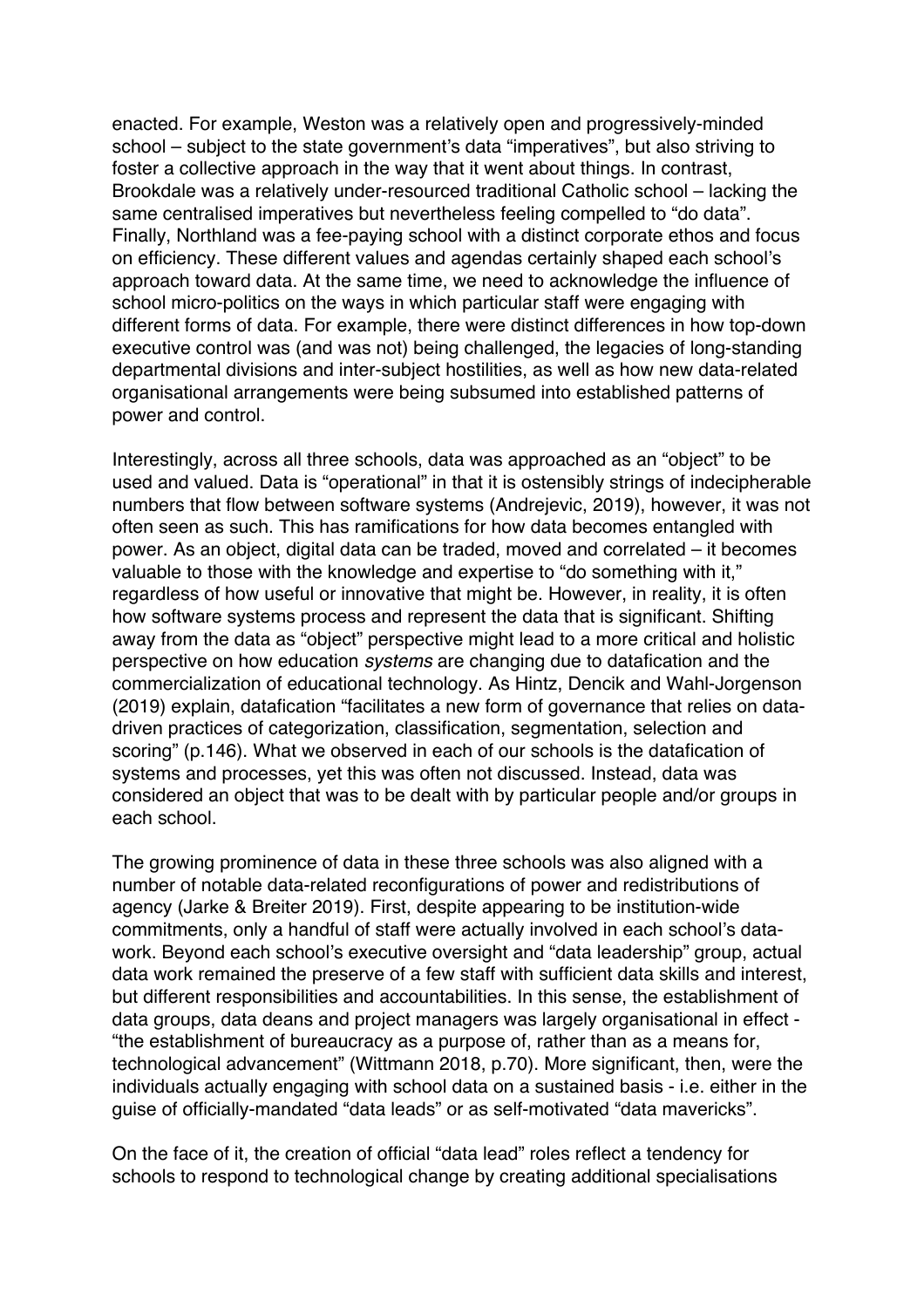and positions (cf. the recent rise of school CTOs, network managers and "digital innovation" leads). While teachers such as Stephen and Tony were self-proclaimed data "enthusiasts", their designated "data lead" roles were clearly demanding. These positions involved intense bouts of data-work in response to requests from school leadership – therefore constituting what could be described as quasi-consultancy roles. With this remit came a considerable amount of "soft power," which could be used to coerce, highlight or nudge particular behaviours in teachers and students. This was evident in the multiple spreadsheet-based decisions that each teacher made about what could (and could not) be said about the school, teachers and students. These analytic "tweaks" and "fiddlings" were being made on the basis of Stephen and Tony's technical and professional judgements – not least, their personal readings of the datasets and tacit assumptions about the students and staff represented in the data. In this sense, both Stephen and Tony were key gatekeepers of "what the data said", and therefore held undefined but influential positions of power within their schools (see Wood 2014).

In contrast, "data mavericks" such as Mick, Dane and Vic were not beholden to the analytical demands of their superiors. These staff presented themselves as striving to use data as a "reality check" on their own teaching and the teaching of close colleagues. While these staff also considered data-work as a hobby and passion, they were clearly following their own lines of interest and inquiry (and were therefore less interested in fostering any school-wide use of data). These individuals could be said to be exercising power within their personal networks – i.e. using data to gather the respect and admiration of peers within and beyond the school. Yet, these teachers' data work was not being undertaken to direct the actions of others *per se*, but rather being used to build their own status and careers, and in some cases, to be of benefit for their colleagues.

For the time being, at least, these two cadres of data analysts loomed large over how their schools were engaging with data. The rising significance of such staff reflects the emphasis currently attached to the specialist "data analyst" in the practical implementation of the data-driven society. These are individuals that promise to tame and draw meaning from masses of data. Our schools were therefore understandably happy to delegate some responsibility for "doing data" to teachers willing to act-out the analyst role – hopeful that they might coax some extra sense and additional narrative from their data. As David Beer (2019, p.101) reflects:

These figures are expected to create insights through a combination of skill, analytical ability and the capability to know and martial both the data and the analytical tools available. Time pressed and data rich, the analyst's skilled glance is seen to be of great value.

As such, these data analysts were prominent role-models for the growing impingement of data on reformations of teacher identity and teacher professionalism - i.e. "educators' understanding of themselves as professionals" (Anderson & Cohen 2015, p.2). Indeed, the pressure of "data" has already been noted as a significant factor now shaping teachers' professional identities (Lewis and Holloway 2013;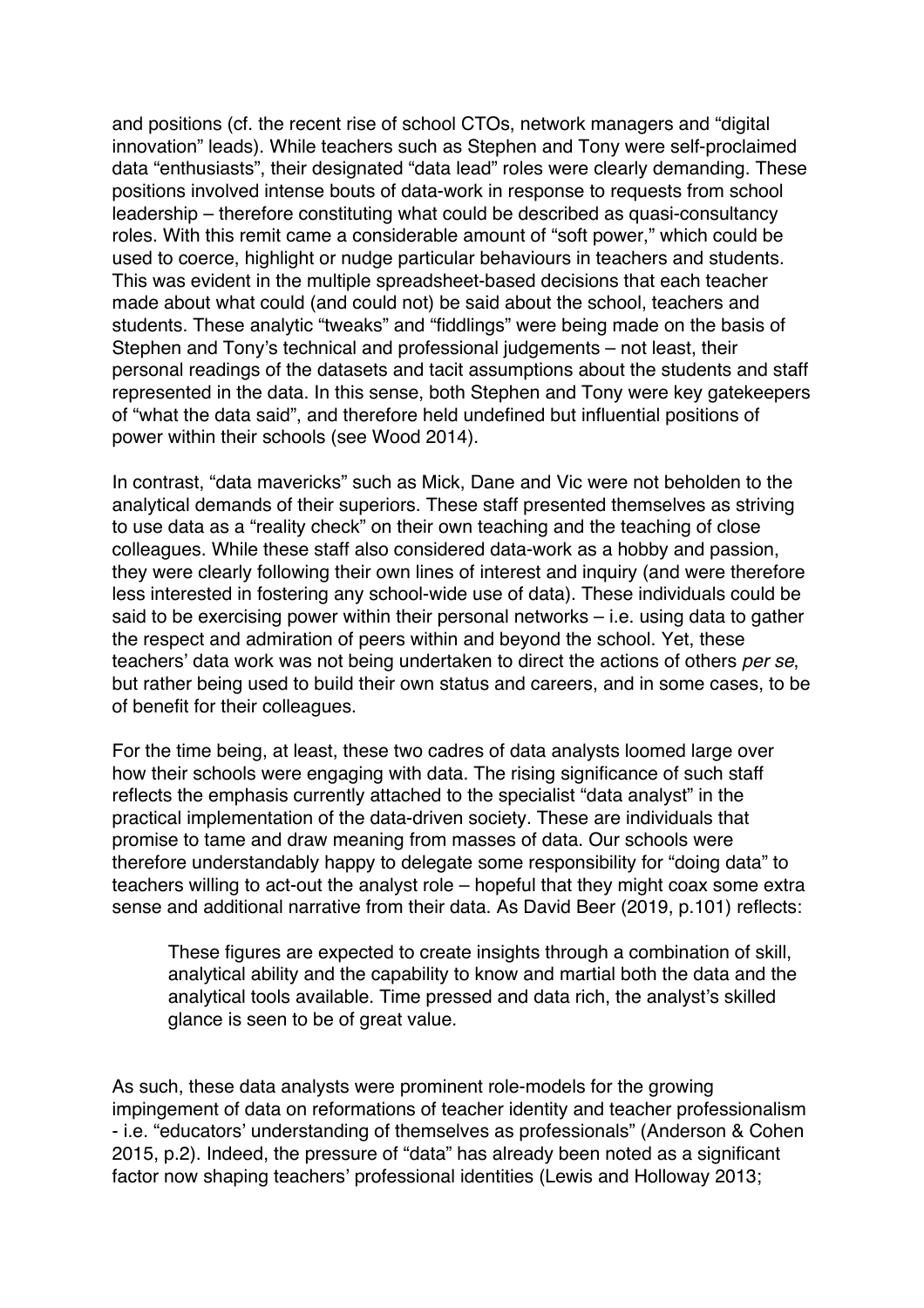Buchanan & McPherson 2019). In our own study, the imperative of data and the visibility of school data "leads" and "mavericks" was also an acknowledged influence on how most teachers saw themselves - either in terms of obediently "getting up to speed" with data at some time in the near-future, or else a recalcitrance to be "doing data" at all. That said, the strongest sense of altered professional identity arguably resided in the "data mavericks" themselves. Some of these teachers clearly saw themselves as a "new breed" of professional, and certainly were drawing on their use of data to reposition themselves amongst colleagues. Teachers such as Mick could be said to embody what has been noted elsewhere as a "new professionalism" within teaching – i.e. driven less by issues of discretion, trust and partnership, and more toward "outcomes-based, entrepreneurial and corporate" ways of working (Anderson & Cohen 2015, p.3).

Indeed, this perceived distinctiveness of "doing data" could be said to correspond with at least three differentiated identities or forms of "capital" that were distributed unevenly amongst staff in our three schools. First is what might be called "data capital" or "analytic capital" - i.e. the distinction of having "huge data" or simply being able to talk comfortably about pivot tables. Throughout all our time in the schools, the issue of actual competence in data analysis was a carefully choreographed topic of conversation. The older official "data leads" in Weston and Northland were keen to underplay their analytic skills. In contrast, Brookdale's business intelligence professional was diplomatic enough not to appear critical of the "small data" and "primitive tools" that she was encountering. Even the "data mavericks" were not excessively boastful. Indeed, as Mick reflected: "*I think no-one in education is an expert in data, no matter what they tell you - no-one comes in as being a top-end statistician*" [14]. As such, the ability to maintain an appearance of analytic competency without over-claiming one's skillset was a key capacity. In this sense, "data power" in schools was not so much derived from advanced statistical knowhow, but the capacity to project a general confidence and competence with data.

Allied with this was an associated "technical capital" (Sims 2014). This was key distinguishing feature between the school "data leads" (notable for their "old fashioned" reliance on Excel), and the more technologically-ambitious "data mavericks". As has been noted before, digital skills and technological expertise are often used by individual teachers as "a means to strengthen their position within their school" (Pitzalis & De Feo 2019, p.85). Crucially, the data mavericks were drawing on a wide range of technological resources - from the transgressive adoption of platforms such as Google Class through to drawing on forums such as Reddit and social-media networks of teachers from other schools. Compared with the relatively staid nature of their schools' technology use, these teachers were notably engaged in mainstream "tech culture" and networked practices - a key part of how they distinguished themselves from their colleagues. In this small way, then, "demonstrating resistance can generate symbolic capital to be invested and exploited as a career furthering strategy" (Pitzalis & De Feo 2019, p.86).

Finally, alongside these technical capitals was the continued significance of what might be termed "teacher capital" (Zevenbergen 2006). "Data mavericks" such as Mick, Dane and Vic were well-regarded by their immediate colleagues for deploying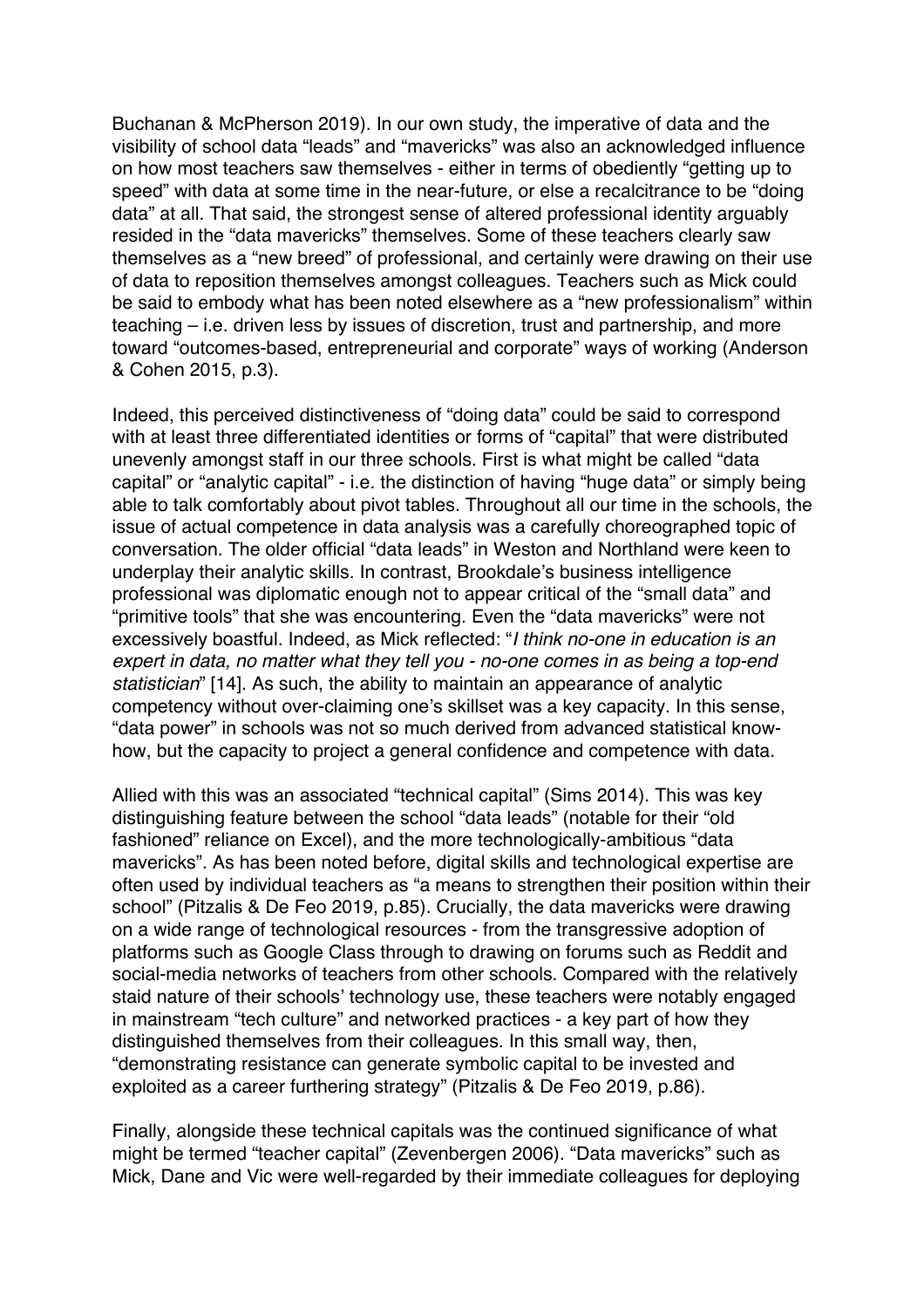advanced uses of technology and data to improve teaching practice and better understand their students. In contrast, Brookdale's "great resource" of hiring Kyra was treated with distinct ambivalence by most teachers we spoke with - despite her extensive skills as a corporate business intelligence analyst. This notion of teacher capital was also apparent in the resistant refrain of "knowing" students as more-thana-number. In these ways, the kudos of such "teacherly" concerns remained a key element of who was permitted to be a valid school data expert and/or why some teachers were keen to present themselves as disengaged from data use.

Indeed, the various forms of data work just described appear to be delineated by a range of notable factors - not least the gender, status, subject knowledge and career stage of the staff involved. These characteristics were also apparent in the types of teachers more likely to be marginalised and excluded from the beneficial consequences of "doing data". In particular, our study points to a number of ways in which in the "doing" of school data was arranged along gendered lines – i.e. the ways in which gender and identity was being constructed in and through school data, as well as how data expertise and engagement was situated, embodied and localised in the marginalised voices and views of less powerful female staff. For example, data analyst Kyra had taken the professional step backwards to work in schools to fit with her child-care commitments, while the male data specialists and mavericks were able to work long hours on the weekends and in the evenings given their lack of immediate caring responsibilities. Such instances highlight ways in which data inequalities map onto existing power differentials and unequal social relations across school staff. As Evelyn Ruppert (2013) points out, it is notable how the dominant "datascapes" of societal settings such as schools tend to be tied closely with dominant "theories of social order".

These findings point to several broader paradigm shifts emerging within schooling systems. Not only is there a prioritising of "objective" judgement of student performance, but this "new professionalism" is changing classroom practice as teachers begin to prioritise activities and assessments that can be easily datafied, as opposed to those that are best for student learning. For example, Mick was exploring how he could use different software programs like Class Dojo and Google Classroom to generate *more* data on his students so he could compare their performance with students at other schools. In this way, teachers and students are becoming subject to datafication processes. They are, as Ajunwa and Green (2019) explain, 'supervised' by software. In critical circles, datafication raises concerns of privacy and profiling, yet our findings highlight a more nuanced – but equally problematic – set of concerns specific to the school context.

While issues of privacy and profiling are important, datafication was leading to the reconfiguring of teacher roles and schooling processes before many in the school had a chance to consider exactly what was taking place. As such, it was technology, in combination with the priorities of certain data classes, that were driving the agenda, while everyone else simply had to "get on board". Our findings point to the need for *all* teachers to be better supported to develop understandings of data and datafication. Only then is it possible to identify and potentially resist how the datafication of education is changing classroom practice. Curriculum and pedagogy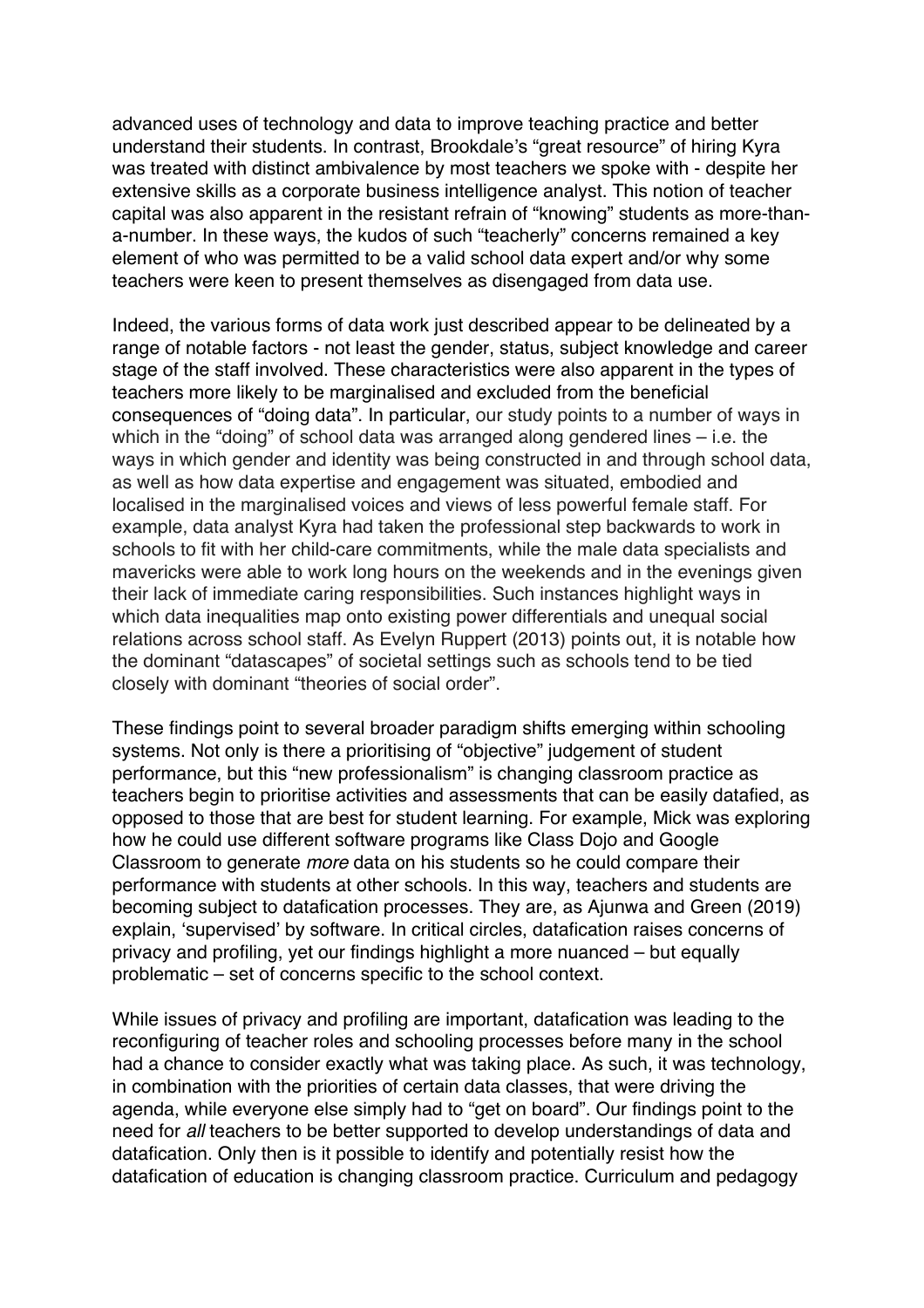must be designed and implemented by teachers with content *and* context knowledge (i.e. students, resources etc), in order to serve the most important stakeholder – the student. The power of 'big tech' and data processing may serve a bureaucratic purpose, but it will be potentially damaging if it is directing the everyday teaching and learning experiences in schools.

#### **CONCLUSIONS**

In some ways, these findings could be read simply as schools struggling to satisfactorily respond to external imperatives to "do data". Clearly, we did not find schoolwide engagement with data – instead, small groups of staff continue to drive their school's interest in data and take effective ownership of the "issue". Instead of criticising Northland, Weston and Brookdale as not fitting the mould of the ideal-type "data-driven" school, all three schools might in fact be praised for resisting the feared repercussions of excessive data-driven performativity and professional disempowerment. For the time being, at least, these schools were certainly not being over-run by data.

In this sense, the current ad-hoc arrangements described in this chapter need to be made "problematic" – i.e. framed as a matter of school politics, and reconsidered as a topic of professional concern and controversy. In this sense, there is much in this chapter that needs to be challenged. For example, how might the concerns of "runof-the-mill" majorities be better represented in how schools collectively view their engagements with data? How might the topic of school data be reconstituted as a more collective, democratic school-wide endeavour? What alternate forms of data expertise and data uses might be encouraged within the school communities? Rather than providing definite answers to educational problems, the use of data within schools clearly needs to be approached in a more sceptical way.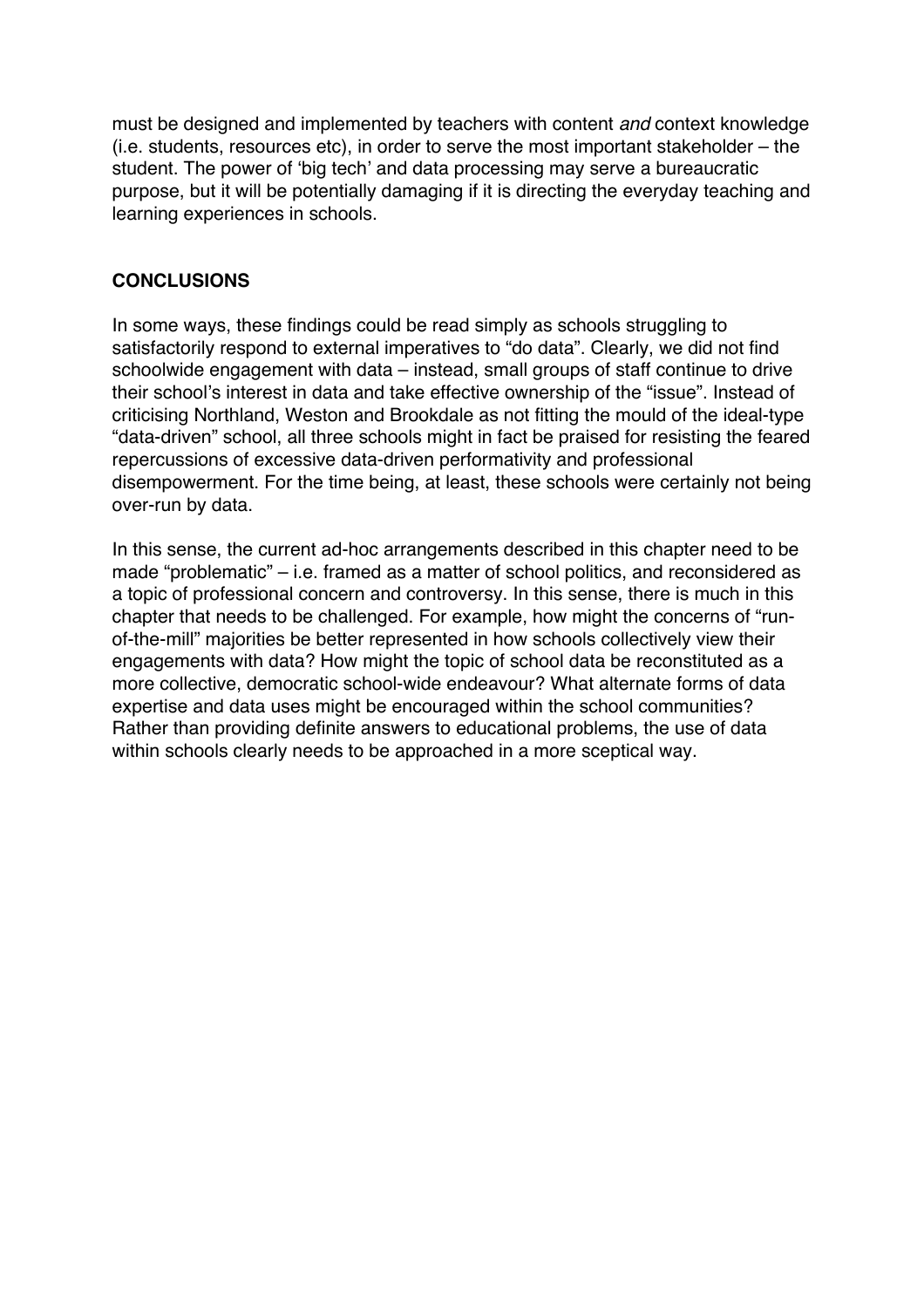# **ENDNOTES**

**[1]** List of staff participants

| 1  | Weston           | Sarah          | Principal                               | F | 51-60     |
|----|------------------|----------------|-----------------------------------------|---|-----------|
| 2  | <b>Brookdale</b> | <b>Stewart</b> | Deputy (one of three)                   | M | $51 - 60$ |
| 3  | <b>Brookdale</b> | Les            | Dean of Data                            | M | 61-65     |
| 4  | <b>Brookdale</b> | John           | <b>RE</b> teacher                       | M | $31 - 35$ |
| 5  | Northland        | Dennis         | Principal                               | M | 51-60     |
| 6  | Weston           | <b>Vic</b>     | Maths teacher, PLC leader               | M | 51-60     |
| 7  | Weston           | Susan          | <b>Assistant Principal</b>              | F | 51-60     |
| 8  | Northland        | Stephen        | Data lead teacher, Maths                | M | 51-60     |
| 9  | Weston           | Tony           | Data lead teacher, Biology              | M | 61-65     |
| 10 | Weston           | Ben            | PE teacher, PLC leader.                 | M | $21 - 30$ |
| 11 | <b>Brookdale</b> | Kyra           | Data analyst                            | F | $31 - 40$ |
| 12 | <b>Brookdale</b> | Larissa        | Teaching librarian                      | F | $65+$     |
| 13 | <b>Brookdale</b> | Dane           | RE teacher, data lead for subject       | M | $21 - 30$ |
| 14 | Weston           | <b>Mick</b>    | English teacher, PLC leader             | M | $31 - 40$ |
| 15 | Northland        | <b>Russ</b>    | Deputy Principal                        | M | $31 - 40$ |
| 16 | Northland        | Rob            | Senior IT technician                    | M | 41-50     |
| 17 | <b>Brookdale</b> | Richard        | Humanities teacher, Head of Learning    | M | 51-60     |
|    |                  |                | and Teaching                            |   |           |
| 18 | Northland        | Angela         | Head of English literature & drama      | F | 41-50     |
| 19 |                  | Jo             | Ex-teacher - left profession at the end | F | $21 - 30$ |
|    |                  |                | of last academic year.                  |   |           |
| 20 | <b>Brookdale</b> | Christian      | Humanities teacher, LMS manager         | M | $31 - 40$ |

#### **REFERENCES**

- Ajunwa, I. and Greene, D. (2019). Platforms at work. in Vallas, S. and Kovalainen, A. (Ed.) *Work and Labor in the Digital Age*. Emerald (pp.61-91)
- Anderson, G. and Cohen, M. (2015). Redesigning the identities of teachers and leaders. *Education Policy Analysis Archives*, *23*(85):1-28.
- Andrejevic, M. (2019). *Automated Media*. Abingdon Oxon, UK: Routledge.
- Ball, S. (1987). *The micro-politics of the school*. London, Methuen

Beer, D. (2019). *The data gaze.* London, Sage

Buchanan, R. and McPherson, A. (2019) Teachers and learners in a time of big data. *Journal of Philosophy in Schools* 6(1)

www.ojs.unisa.edu.au/index.php/jps/article/view/1566

Dormann, M., Hinz, S. and Wittmann, E. (2019). Improving school administration through information technology?. *Educational Management Administration & Leadership*, *47*(2), 275-290.